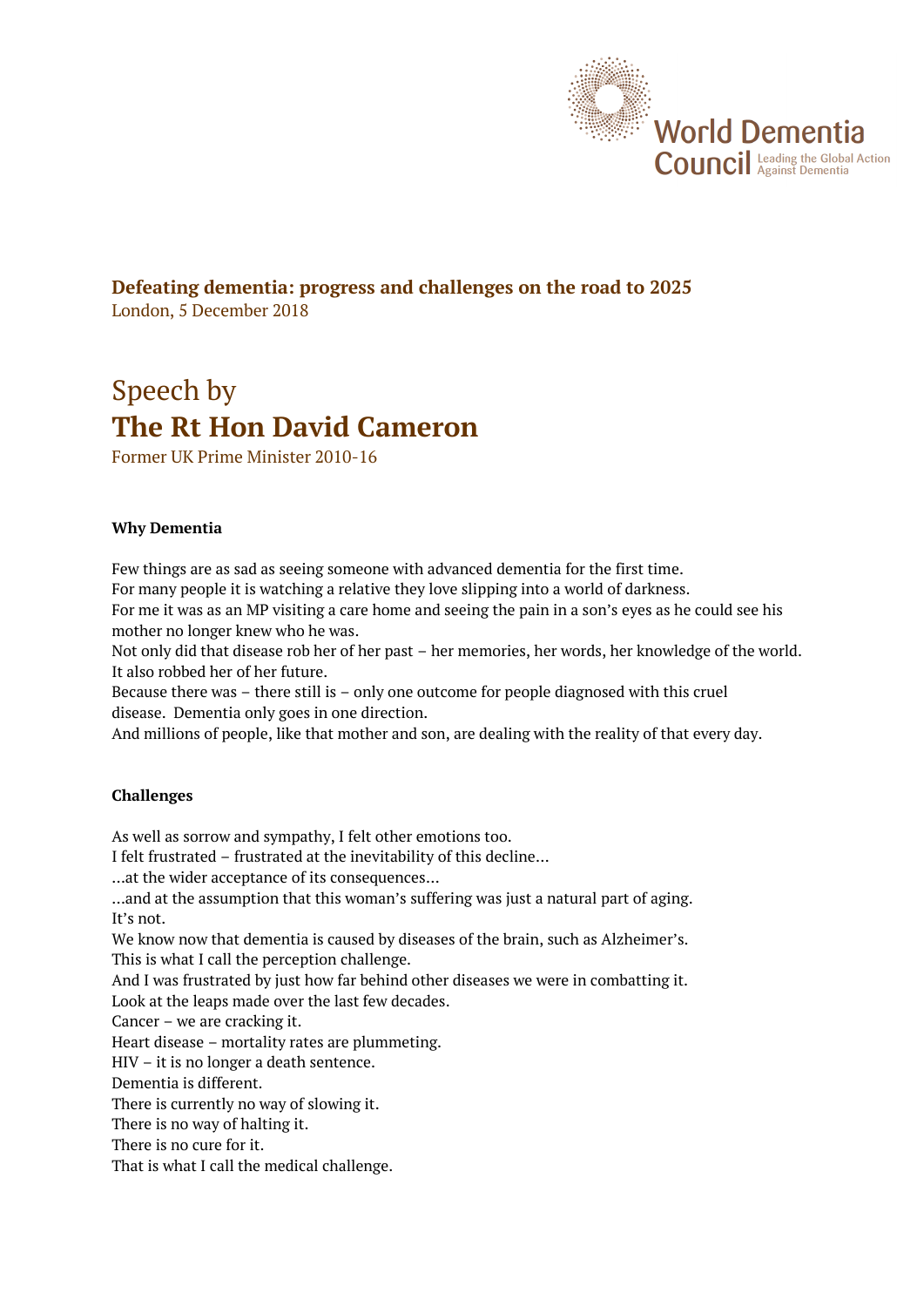

And action is long overdue.

For me the starkest fact is this.

We could do little more for that woman I met than Dr Alzheimer could do for his patients in 1901. Just think about that for a second.

Imagine if we said that about so many other diseases – like TB, pneumonia, dysentery.

They were the biggest killers of that time.

But over the years, preventions, treatments, cures – they've all come along.

Dementia is *our* biggest killer.

We have to confront it with everything we've got.

#### **G8 year**

It falls to all of us to do so – particularly to people in positions of leadership.

They can use their voices to tackle the perception challenge.

And they can use their power to tackle the medical challenge.

In 2013, the UK hosted the annual G8 summit.

As the leaders of the world came to Lough Erne in County Fermanagh, I was able to decide what to put on the global agenda.

Because during the year of our G8 presidency, all eyes would be on the UK.

I was in no doubt about what we should be highlighting.

With 50 million people around the world living with dementia, this was a global challenge.

So we followed up that main summit in Northern Ireland with an extra summit – the first ever global gathering on dementia.

As we know, that is how the World Dementia Council came about.

And it is how we arrived at this big, ambitious, game-changing goal:

A disease-modifying treatment by 2025.

## **Progress**

Now in politics, a week is a long time.

But in science it's nothing.

A month, a year – that's just a blink of an eye.

And yet look at the strides that have been made towards that goal – and so many other goals when it comes to defeating dementia – in just half a decade.

Scientists have discovered new risk genes for the diseases that cause dementia.

We are learning more about the role inflammation has to play in Alzheimer's.

Just as our understanding of the immune system is helping to tackle cancer, the same can apply to Alzheimer's.

And new evidence suggests that a third of dementia cases could be prevented if several risk factors could be eliminated.

Getting key institutions up and running is so important to all this.

And now the UK Dementia Research Institute, which we founded in 2015, is well established…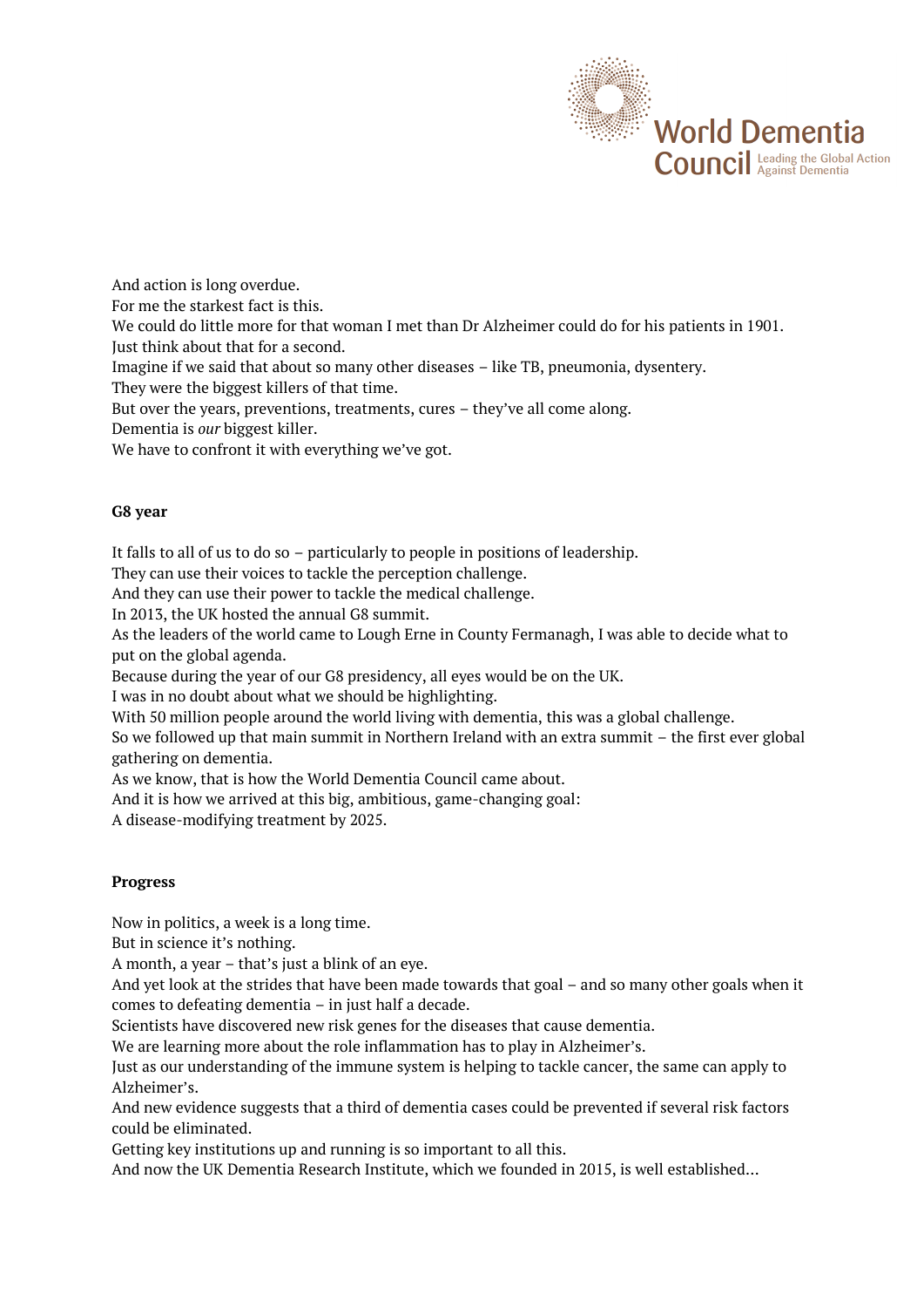

…a centre of excellence…

…leading international efforts…

…eliminating duplication…

...and, crucially, bringing in leading research scientists from other research fields to help shed new light on this age-old problem.

The institute has just formed a partnership with the Dementia Discovery Fund, which matches those companies developing disease-modifying medicines with venture capital.

We started that in government as well, in 2015.

It is the only organisation of its kind.

And it has grown into a \$350m drug investment fund, with supporters like Bill Gates.

The things they are focusing upon – mitochondrial dynamics, membrane biology, synaptic

physiology and function – these may sound esoteric to a lot of us in this room.

But they are the areas of discovery which may stop us – our children, and their children – from developing the diseases that cause dementia.

Of course, our progress goes beyond medical research.

There is increased awareness.

Today, more and more people understand dementia…

…more and more people are raising money for dementia…

…and more and more people are becoming Dementia Friends – two million in the UK alone,

including my entire Cabinet as Prime Minister.

As well as awareness, there is care.

As the World Dementia Council report today shows, more people are receiving good quality care.

The world is a better place for people living with dementia than it was five years ago.

However, there is so much further to go on all these fronts.

We are in a race against the clock.

The number of people with diseases such as Alzheimer's is predicted to treble by 2050, to 150 million people worldwide.

So I believe there are three things we need to focus on.

#### **Mission**

First, the mission.

We should be clear about what we are aiming for. We need to make it tangible.

Every day lots of us take a little pill – a statin – that keeps our cholesterol down.

This has radically transformed the number of people dying from heart disease. We need what I call a "statin for the brain" that reduces the risk of developing dementia or halts the early disease process.

Let's keep that tangible aim in mind.

That should be linked to a wider awareness about prevention.

Just 34 per cent of people think it's possible to reduce their risk of dementia, compared to 77 per cent for heart disease.

The point is we can reduce risk – and the more research that takes place, the more we will understand what those contributing factors are.

Part of the challenge is to counter the lack of understanding.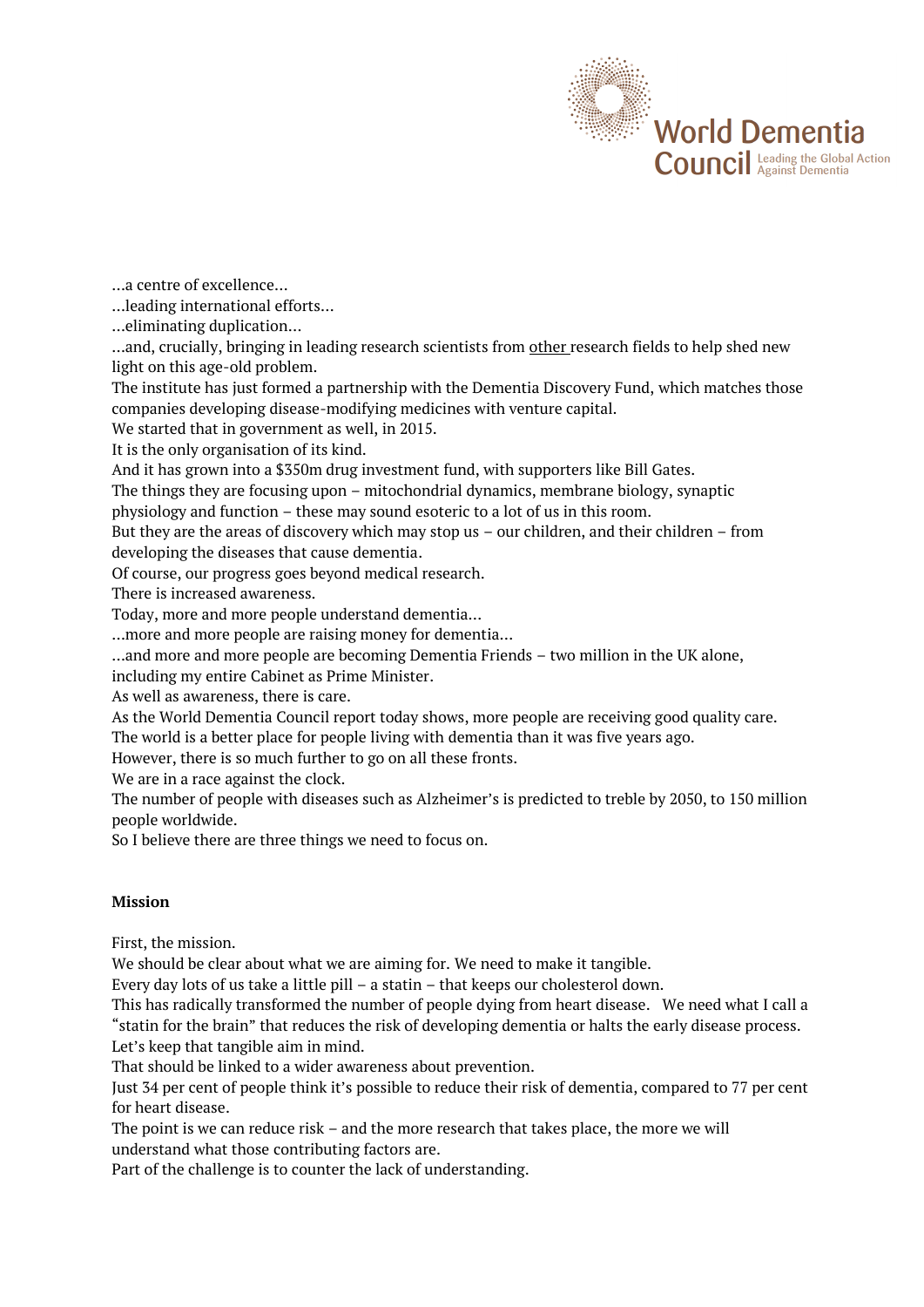

## **Method**

Second, the method.

At the moment, when we try to help people with dementia, it is often too advanced. As with cancer, early diagnosis is crucial.

We need to detect the diseases that cause dementia 10-15 years before symptoms appear, much earlier than we do today.

Developments in big data and artificial intelligence are going to help with that massively. They mean we can examine not just new datasets, but old ones too.

And where it used to take decades to go from trial to data to drugs, we can concertina that process and get answers, faster.

I am so pleased to see projects in the pipeline that will take that to the next level.

Not only the sharing of massive amounts of clinical data – and the ability for researchers to interrogate it.

But building on that clinical data with digital data, collected from people's smart watches, fitness devices and phones.

Because in the future it may well be that early signs come to light through wearable technologies or internet use, rather than traditional brain scans and blood tests.

We could see "fingerprints" that can detect the first signs of disease being identified...

…and, ultimately, an Artificial Intelligence algorithm that is built into devices and can be used across the entire population.

That is incredibly exciting, and so is the government's announcement today that up to

five million people will take part in research to develop the sort of technologies that will transform the early detection of diseases like dementia.

Every day, we're taking a step closer to that goal of early diagnosis – and I'm delighted with the important role Alzheimer's Research UK is taking in this work.

## **Means**

Third, the means.

I'm proud of the decision made when I was Prime Minister to double annual government funding for dementia research.

And yet despite being our country's biggest killer, it still receives less funding than other major diseases.

We spend the equivalent to just 0.3 per cent of its annual cost, compared to cancer research, which receives 1.4 per cent of the disease's annual cost.

If we increased funding to just 1 per cent of the cost of dementia, we could see the sort of developments we've seen in cancer over the last few decades.

## **Conclusion**